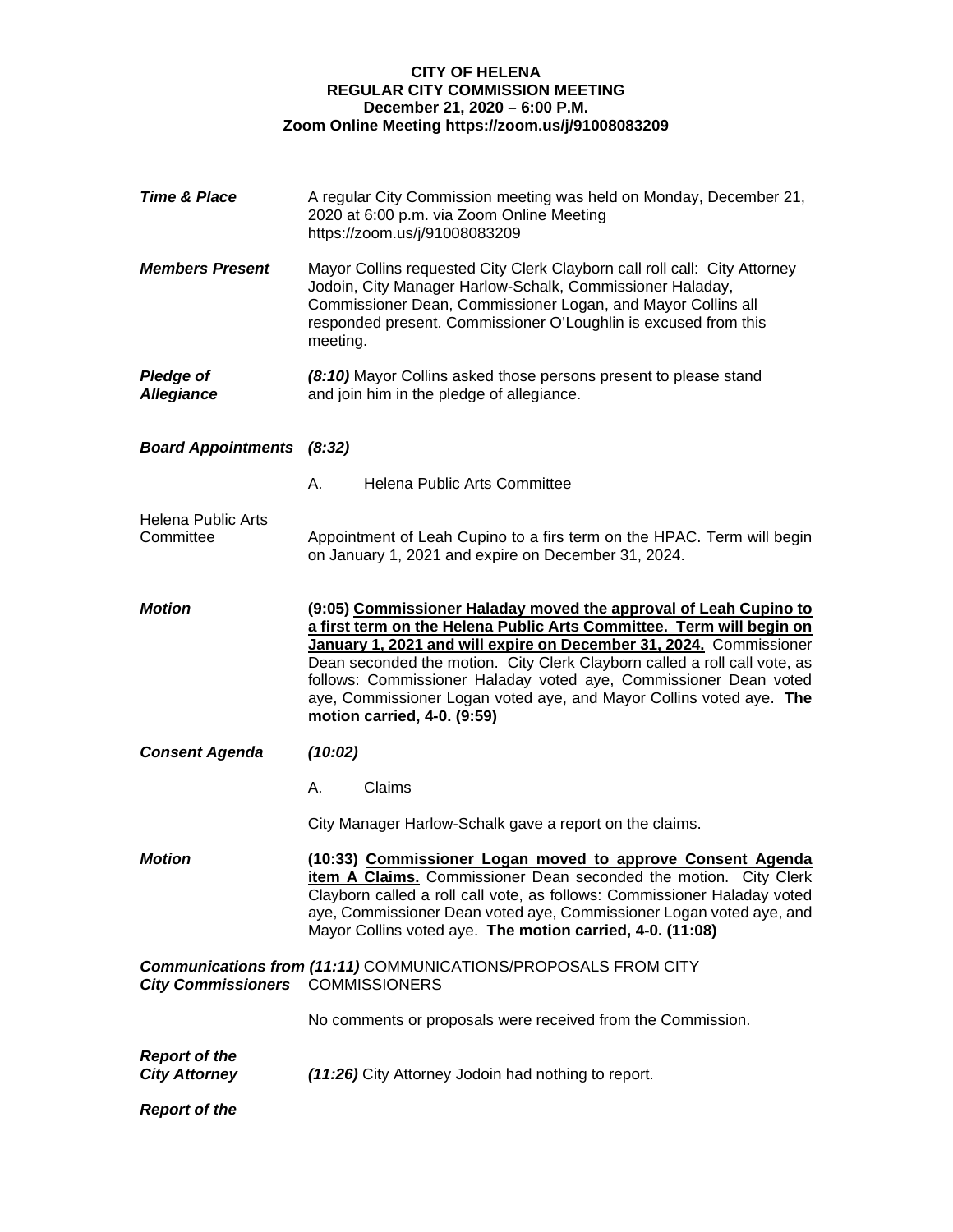*City Manager (11:36)* City Manager Harlow-Schalk asked Director Ryan Leland to give an update on the changes in the transfer station hours.

A. **(11:51)** Changes to the Transfer Station Days of Operations

Staff Report City Manager Rachel Harlow-Schalk provided an update that the City of Helena Solid Waste Transfer Station first closed on Sundays beginning in late March 2020 due to concerns over COVID-19. At that time, little was known around safety distancing and exposure duration making reduced contact, in general, the priority. The reason for Sunday closures was to separate crews, limit interaction with the public, and reduce the opportunity for the entire crew being exposed due to contact with the community.

> The team implemented safe distancing and protective equipment measures and in late April, hours at the Station were extended to 10 hours per day (or 1  $\frac{1}{2}$  additional hours per day) to accommodate the increased traffic during summer months. This schedule provided more open hours at the Station than the previous 7-day schedule, and led to very busy days on Saturdays. Trips per day entering the transfer station increased nearly 25% compared to 2019 and in one week peaked at an increase of 35%.

> Increased trips entering the Station coupled with delays due to cash and credit card transactions, have begun to maximize capacity at the Station. Customers have been experiencing longer lines for entering the facility and unloading on the pit floor. Additionally, since March, the CDC revised their safe distancing definition to include not only one-time exposure, but cumulative exposure times. Close contact continues to be within 6 feet of an infected person, and now it includes a 15-minute duration with a cumulative total of more than 15 minutes in a 24 hour period. This may include multiple brief encounters with more than one person. The additional hours, increased traffic and reduction in days open may have resulted in even greater opportunity for exposure and outbreak. Yet, no outbreak has occurred due to protective measures implemented by the team.

> Staff's objective is to make the Commission aware that operations at the Transfer Station will return to 7 days per week beginning Sunday, January 31, 2021. The operational hours will be 8:00 am to 4:15 pm for inbound traffic with all Transfer Station customers unloaded and leaving the facility by 4:30 pm. The timing of January 31, 2021 reflects the need to for the team to have sufficient lead-time to adjust their schedules. Additionally, the transfer station will enter an historic slow time of the year. It is important to note, though, that no matter the days of operation there will always be lines when visitors arrive at the same time. The team will not only be increasing outreach in the community to educate on hours of operation, but also information on how to stagger times to help visitors pick times that are less likely to result in long lines.

Discussion **(14:05)** Commissioner Dean had follow-up questions for Director Leland. Commissioner Logan had follow-up discussion.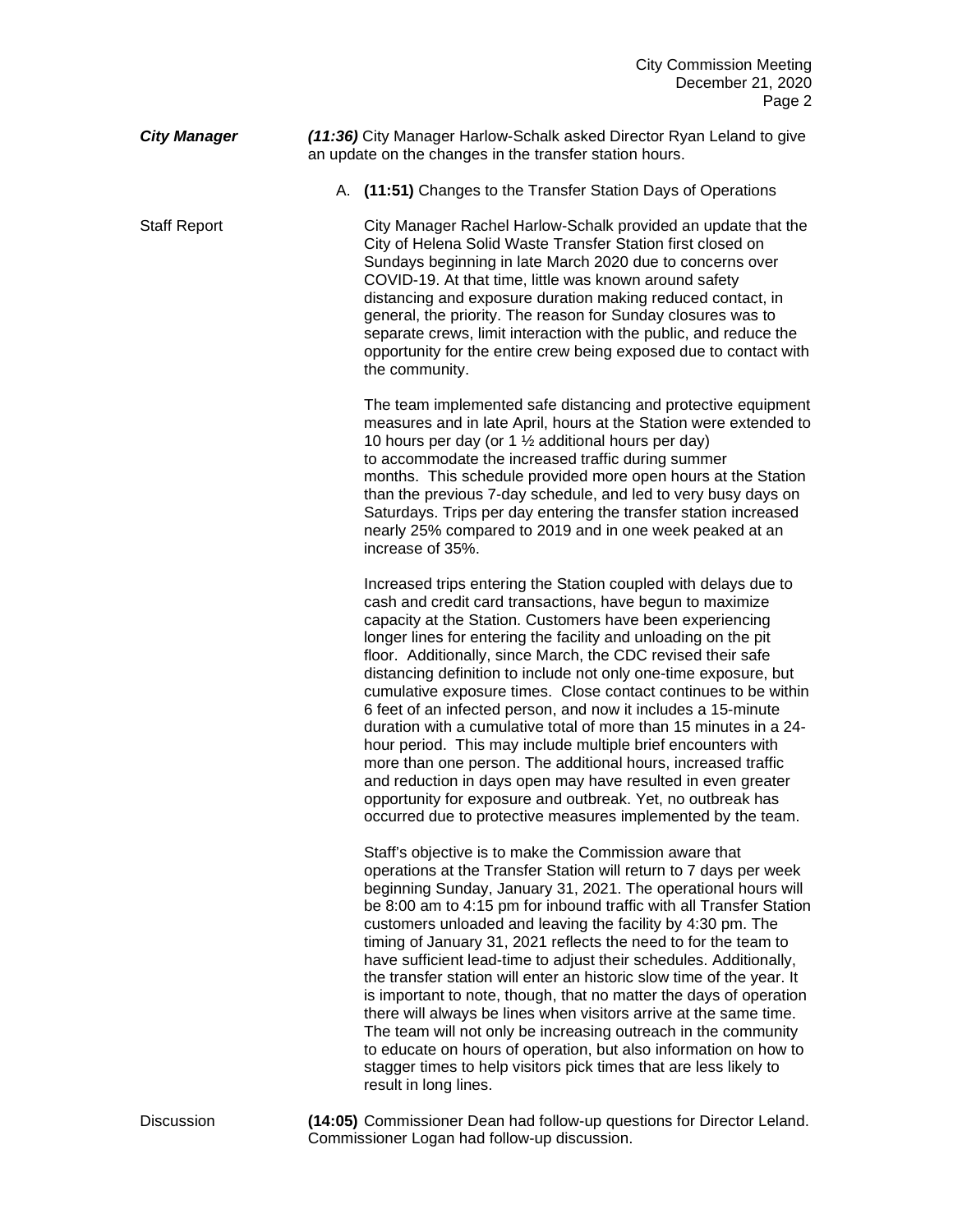| <b>Report from HCC</b> | (16:57) COMMUNICATIONS FROM THE HELENA CITIZENS COUNCIL |
|------------------------|---------------------------------------------------------|
|------------------------|---------------------------------------------------------|

Dylan Klapmeier gave an update from the Helena Citizens Council.

- Discussion **(19:21)** Commissioner Dean had follow-up questions for Dylan Klapmeier. Commissioner Logan had follow-up questions.
- *Regular Items (20:41)*

A. CONSIDER A RESOLUTION OF INTENTION TO REDUCE THE MONTHLY WASTEWATER SERVICE LINE REPLACEMENT LOAN PROGRAM CHARGE AND TO ELIMINATE THE MONTHLY WATER AND WASTEWATER SERVICE LINE PROGRAM CHARGES ON JUNE 30, 2030; TO AMEND RESOLUTION NO. 20488; TO SET A PUBLIC HEARING FOR JANUARY 11, 2021

Staff Report **(21:16)** Public Works Director Ryan Leland and Finance Director Sheila Danielson reported the City of Helena City Commissioners established residential Water and Wastewater Service Line Loan Programs for residents by adopting Resolution No. 20494, which amended Resolution No., 20488. This Resolution established a \$2.50 monthly fee to charge residential water accounts, and a \$6.47 monthly fee to charge residential wastewater accounts. There was no sunset date specified for these charges.

> Staff's recommendation is to reduce the Wastewater Service Line Loan charge from \$6.47 per month to \$2.50 per month; Establish a sunset date for both the water and wastewater service line loan program charges as June 30, 2030. Additionally, staff will continue to further assess program usage and accumulation of fund balance to support the loan programs in 2 years to bring further analysis of proposed sunset date for the loan programs.

The advantage is that this will reduce fees assessed to rate payers. Potential water and wastewater service line loan program usage could increase, whereas the fund balances would not be able to support the increased request for loans.

Staff recommends a motion to approve a Resolution of Intention to reduce the monthly Wastewater Service Line Replacement Loan Program charge and to eliminate the monthly Water and Wastewater Service Line Program charges on June 30, 2030; to amend Resolution No. 20488; to set a public hearing for January 11, 2021

- Discussion **(23:39)** Commissioner Haladay had follow-up discussion. Commissioner Logan had follow-up discussion.
- Public Comment **(33:08)** Mayor Collins opened the floor to public comment. No public comment was given.
- **Motion (33:24) Commissioner Dean moved to approve a Resolution of Intention to Reduce the Monthly Wastewater Service Line Replacement Loan Program Charge and to Eliminate the Monthly Water and Wastewater Service Line Program Charges on June 30,**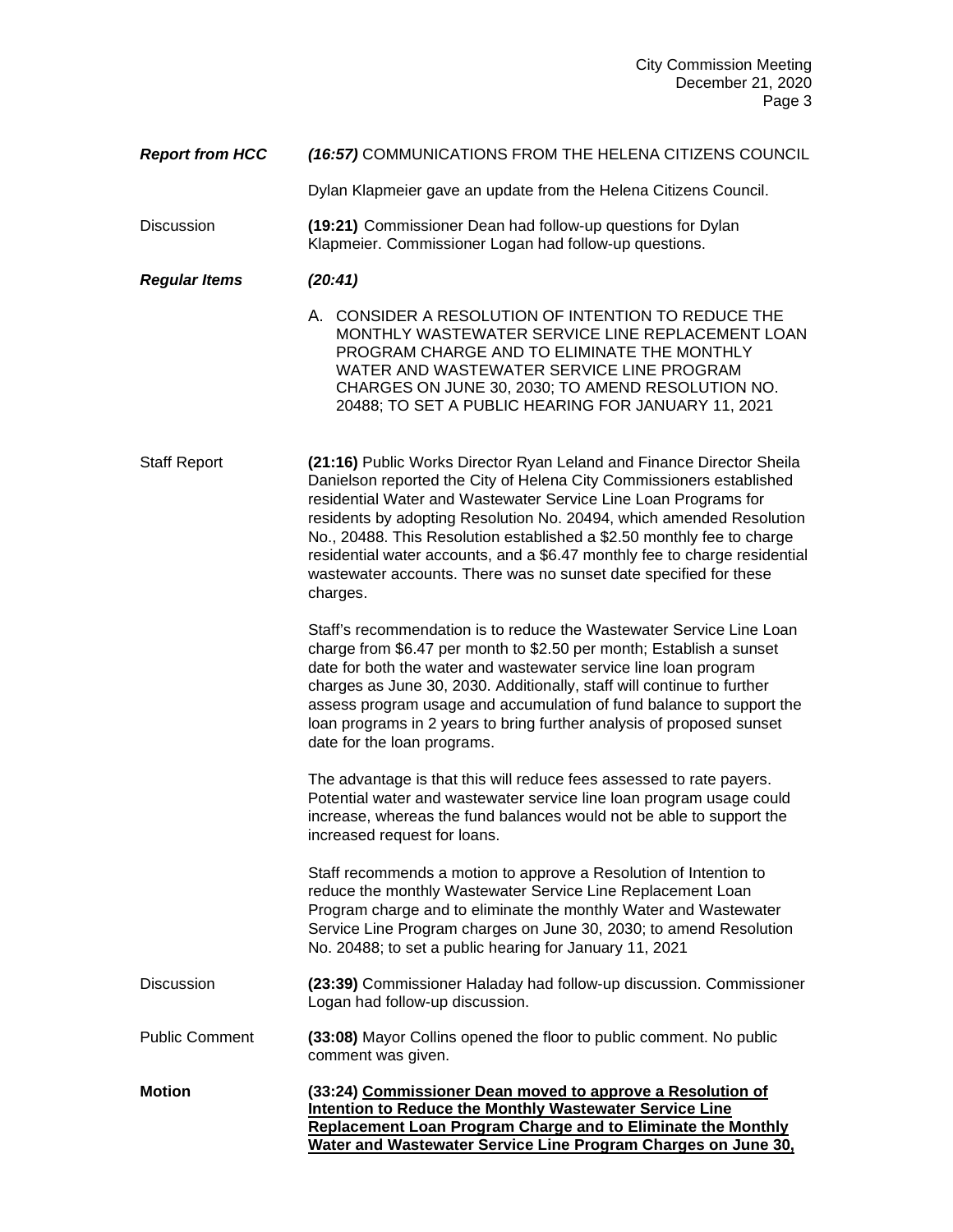|                       | 2030; to Amend Resolution No. 20488; to Set a Public Hearing for<br>January 11, 2021. Commissioner Haladay seconded the motion. City<br>Clerk Clayborn called a roll call vote, as follows: Commissioner Haladay<br>voted aye, Commissioner Dean voted aye, Commissioner Logan voted<br>aye, and Mayor Collins voted aye. The motion carried, 4-0. (34:10)                                                                                                                                                                                                                                                                                                                                                                                           |
|-----------------------|------------------------------------------------------------------------------------------------------------------------------------------------------------------------------------------------------------------------------------------------------------------------------------------------------------------------------------------------------------------------------------------------------------------------------------------------------------------------------------------------------------------------------------------------------------------------------------------------------------------------------------------------------------------------------------------------------------------------------------------------------|
|                       | B. (34:12) CONSIDER A SIDEWALK VARIANCE FOR 513 S.<br>RALEIGH ST.                                                                                                                                                                                                                                                                                                                                                                                                                                                                                                                                                                                                                                                                                    |
| <b>Staff Report</b>   | (34:21) Public Works Director Ryan Leland reported Bonnie Adee and<br>Frank Crowley the owners of 513 S Raleigh are building a new house on<br>the lot after removing the existing house and requesting a sidewalk<br>variance from city code 7-4-2. The property is located along an<br>undeveloped dirt section of S Raleigh St. that comes to a dead-end at<br>the property. There are no sidewalks on this block of S Raleigh but there<br>are sidewalks curb and gutter on a portion of 2nd Street. Staff requests<br>the Commission consider the owners' request for a sidewalk variance to<br>defer the installment of sidewalks along S. Raleigh until the adjacent<br>street has been constructed to city standards.                        |
|                       | Staff recommends a motion to approve, table, or deny the variance<br>request for the deferral of sidewalks at 513 S Raleigh St.                                                                                                                                                                                                                                                                                                                                                                                                                                                                                                                                                                                                                      |
| Discussion            | (35:53) Commissioner Haladay had follow-up questions and discussion.<br>Mayor Collins had follow-up questions. Commissioner Dean had follow-<br>up questions. Commissioner Logan had follow-up discussion.                                                                                                                                                                                                                                                                                                                                                                                                                                                                                                                                           |
| <b>Public Comment</b> | (41:11) Mayor Collins opened the floor to public comment. No public<br>comment was given.                                                                                                                                                                                                                                                                                                                                                                                                                                                                                                                                                                                                                                                            |
| Motion                | (43:01) Commissioner Logan moved to approve a sidewalk variance<br>for 513 S. Raleigh St. Commissioner Dean asked for a friendly<br>amendment to the motion to include a condition upon the development of<br>sidewalks and neighboring properties. Commissioner Logan did consider<br>the amendment. Commissioner Dean seconded the amended motion.<br>City Clerk Clayborn called a roll call vote, as follows: Commissioner<br>Haladay voted nay, Commissioner Dean voted aye, Commissioner<br>Logan voted aye, and Mayor Collins voted aye. The motion carried, 3-<br>1. (45:27)                                                                                                                                                                  |
|                       | C. (45:40) CONSIDER AN ENLARGEMENT OF THE WASTEWATER<br>SERVICE AREA FOR LOT 1A IN BLOCK 2 OF THE AMENDED<br>PLAT OF THE JOSEPH COX ADDITION LOCATED ON SPARTA<br>STREET.                                                                                                                                                                                                                                                                                                                                                                                                                                                                                                                                                                            |
| <b>Staff Report</b>   | (46:58) Public Works Director Ryan Leland reported that Lot 1A in Block<br>2 of the Amended Joseph Cox Addition is a platted undeveloped lot<br>within city limits located on Sparta Street. The lot currently is adjacent to<br>City water main but not City sewer main. Mike Sharp, Sheree Sharp,<br>Louis P. Sharp, Janice Williams and Amanda Rushford, Owners, are<br>requesting enlargement of the wastewater service area for Lot 1A in<br>Block 2 of the Amended Joseph Cox Addition. The lots is currently not<br>adjacent to City Sewer main and per City Code the mains will need to be<br>extended across the frontage of the property. There are two options to<br>be able to serve the property with sewer. One would be to extend the |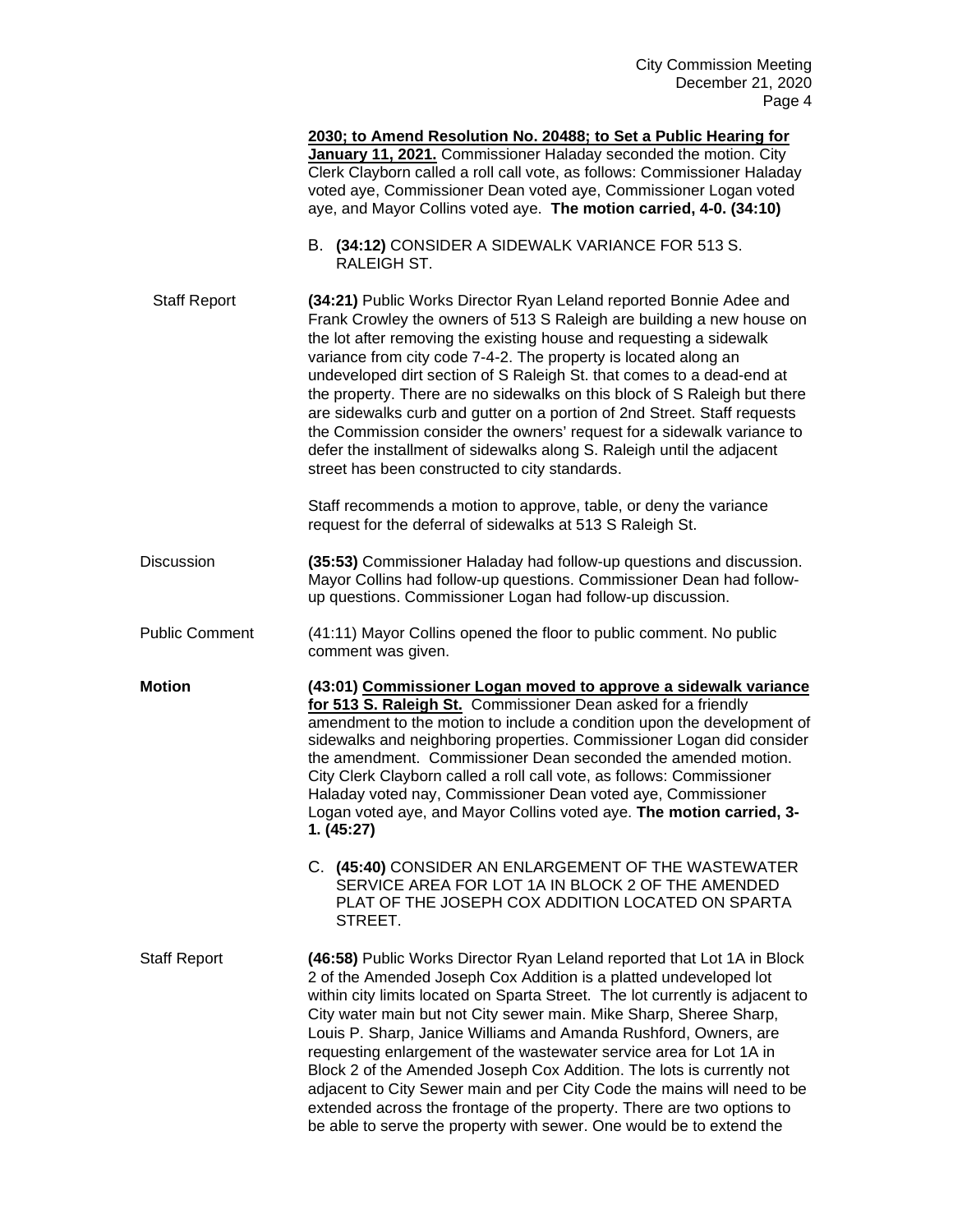|                       | sewer in Sparta Street and the other would be to extend a sewer main<br>from the main in Rodney Street. The main in Sparta Street would require<br>a lift station for any building on the lot and the main from Rodney Street<br>would require the main to be installed through an undeveloped platted<br>alley between two existing residences.                                                                                                                                                                                                                                                                                                                                                                                                                                                                                                                                                                                                      |
|-----------------------|-------------------------------------------------------------------------------------------------------------------------------------------------------------------------------------------------------------------------------------------------------------------------------------------------------------------------------------------------------------------------------------------------------------------------------------------------------------------------------------------------------------------------------------------------------------------------------------------------------------------------------------------------------------------------------------------------------------------------------------------------------------------------------------------------------------------------------------------------------------------------------------------------------------------------------------------------------|
|                       | Staff recommends a motion to conditionally approve the enlargement of<br>the wastewater service area for Lot 1A in Block 2 of the Amended Plat of<br>the Joseph Cox Addition located on Sparta Street with the condition of<br>extending the sewer main across the frontage of the property on Sparta<br>Street or alternatively extending sewer main from Rodney Street up to<br>the property through the undeveloped alley.                                                                                                                                                                                                                                                                                                                                                                                                                                                                                                                         |
| Discussion            | (48:30) No comments or questions from the Commission.                                                                                                                                                                                                                                                                                                                                                                                                                                                                                                                                                                                                                                                                                                                                                                                                                                                                                                 |
| <b>Public Comment</b> | (48:39) Mayor Collins opened the floor to public comment. No public<br>comment was given.                                                                                                                                                                                                                                                                                                                                                                                                                                                                                                                                                                                                                                                                                                                                                                                                                                                             |
| <b>Motion</b>         | (49:00) Commissioner Dean moved to conditionally approve an<br><b>Enlargement of the Wastewater Service Area for Lot 1A in Block 2</b><br>of the Amended Plat of the Joseph Cox Addition Located on Sparta<br>Street with the condition of extending the sewer main across the<br>frontage of the property on Sparta Street or alternatively extending<br>sewer main from Rodney Street up to the property through the<br>undeveloped alley. Commissioner Haladay seconded the motion. City<br>Clerk Clayborn called a roll call vote, as follows: Commissioner Haladay<br>voted aye, Commissioner Dean voted aye, Commissioner Logan voted<br>aye, and Mayor Collins voted aye. The motion carried, 4-0. (49:50)<br>D. (49:56) CONSIDER A RESOLUTION EXTENDING THE TIME<br>PERIOD TO IDENTIFY OR CREATE AN ADVISORY BODY<br>RELATED TO THE CIVIC CENTER BY JANUARY 2021 AND<br>ESTABLISHING A STEERING COMMITTEE BY AMENDING<br>RESOLUTION NO. 20585 |
| <b>Staff Report</b>   | (50:15) Parks, Recreation & Open Lands Director Kristi<br>Ponozzo reported the Civic Center Steering Committee was assembled<br>in early 2020 to operate for one year, with the expressed task of<br>assisting the City with the Request for Proposal (RFP) process, and to<br>help the City Commission identify or create an advisory body by January<br>2021 for the support of performance, visual and media arts and to<br>provide programmatic oversight of the Civic Center venue. Because of<br>the COVID-19 pandemic, the Civic Center Steering Committee was only<br>able to meet and make progress on these tasks for the last few<br>months.                                                                                                                                                                                                                                                                                               |
|                       | The Civic Center Steering Committee has recommended to extend the<br>Civic Center Steering Committee to no longer than the completion of<br>their work with the RFP process and the assistance in identification of an<br>advisory body. This requires amending the 2019 Resolution to extend<br>the January 2021 deadline. Additionally, at the November 18th<br>Commission Meeting, the Commission gave consensus instruction to the<br>City Manager to draft a Resolution to extend the work of the Civic Center<br>Steering Committee to complete identification of an advisory board and<br>their work with the RFP process, specifically focusing the RFP work on                                                                                                                                                                                                                                                                               |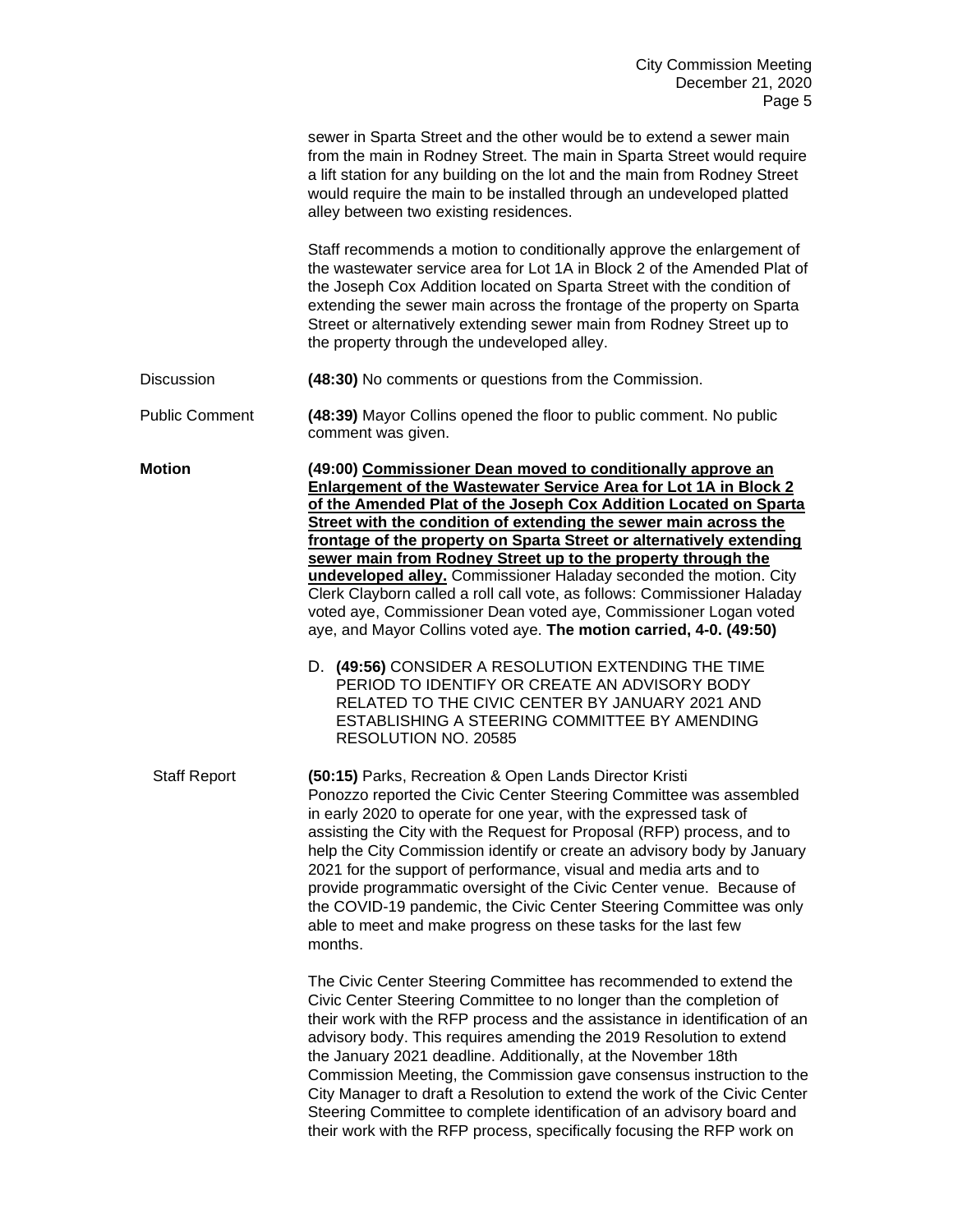|                     | exploring partnerships. The Commission also gave direction for the Civic<br>Center Steering Committee to define what success looks like for the<br>Civic Center and give an update to Commission in early 2021.                                                                                                                                                                                                                          |
|---------------------|------------------------------------------------------------------------------------------------------------------------------------------------------------------------------------------------------------------------------------------------------------------------------------------------------------------------------------------------------------------------------------------------------------------------------------------|
|                     | The steering committee will be able to complete their work and provide<br>some recommendations to the Commission on clarity and direction for<br>future operations and programming at the Civic Center. City staff<br>recommends a motion to approve the resolution.                                                                                                                                                                     |
| <b>Discussion</b>   | (51:55) Commissioner Logan had follow-up questions and discussion.<br>Commissioner Haladay had follow-up discussion. Commissioner Dean<br>had follow-up questions and discussion.                                                                                                                                                                                                                                                        |
| <b>Motion</b>       | (1:11:51) Commissioner Dean moved to approve a Resolution with<br>the amendment that the Steering Committee be given the<br>opportunity to elect its leadership. Commissioner Logan seconded the<br>motion. City Clerk Clayborn called a roll call vote, as follows:<br>Commissioner Haladay voted aye, Commissioner Dean voted aye,<br>Commissioner Logan voted aye, and Mayor Collins voted nay. The<br>motion carried, 3-1. (1:12:44) |
|                     | Е.<br>(1:12:54) CONSIDER THE APPROVAL OF THE HELENA OPEN<br>LANDS MAJOR RECREATION PROJECTS FOR 2021                                                                                                                                                                                                                                                                                                                                     |
| <b>Staff Report</b> | (1:13:02) Parks, Recreation & Open Lands Director Kristi Ponozzo<br>reported the City of Helena Parks, Recreation Open Lands Department<br>and Helena Open Lands Management Advisory Committee hosted three<br>virtual public involvement meetings this Fall in September, October, and<br>November to solicit recreation major project proposals and feedback on<br>major projects for the 2021 calendar year.                          |
|                     | Guided by the newly adopted Helena Open Lands Recreation Chapter 7<br>public input process, the list of proposals includes projects identified by<br>City staff and projects proposed by the public over the past three<br>months.                                                                                                                                                                                                       |
|                     | The Parks Department proposed four open lands major projects, and is<br>bringing three of those project forward. The Department received 16<br>proposals from the public, four of which the department is bringing<br>forward. There were three comment periods associated with the public<br>involvement process and the department received, compiled, and<br>responded to comments throughout the process.<br>Initial proposed        |
|                     | projects: https://www.helenamt.gov/fileadmin/user_upload/Parks/Docum<br>ents/Open_Lands_Documents/Open_Lands_General_Documents/Comb<br>ined_Trail_Projects_2020-2021_Initial_Review.pdf                                                                                                                                                                                                                                                  |
|                     | The final proposed projects have gone through public comment and<br>project analysis. All analysis are posted on the website:<br>https://www.helenamt.gov/parksdocuments<br>Comments and                                                                                                                                                                                                                                                 |
|                     | Responses: https://www.helenamt.gov/fileadmin/user_upload/Parks/HOL<br>MAC_General_Documents/2020-2021_Final_Project_Comments.pdf                                                                                                                                                                                                                                                                                                        |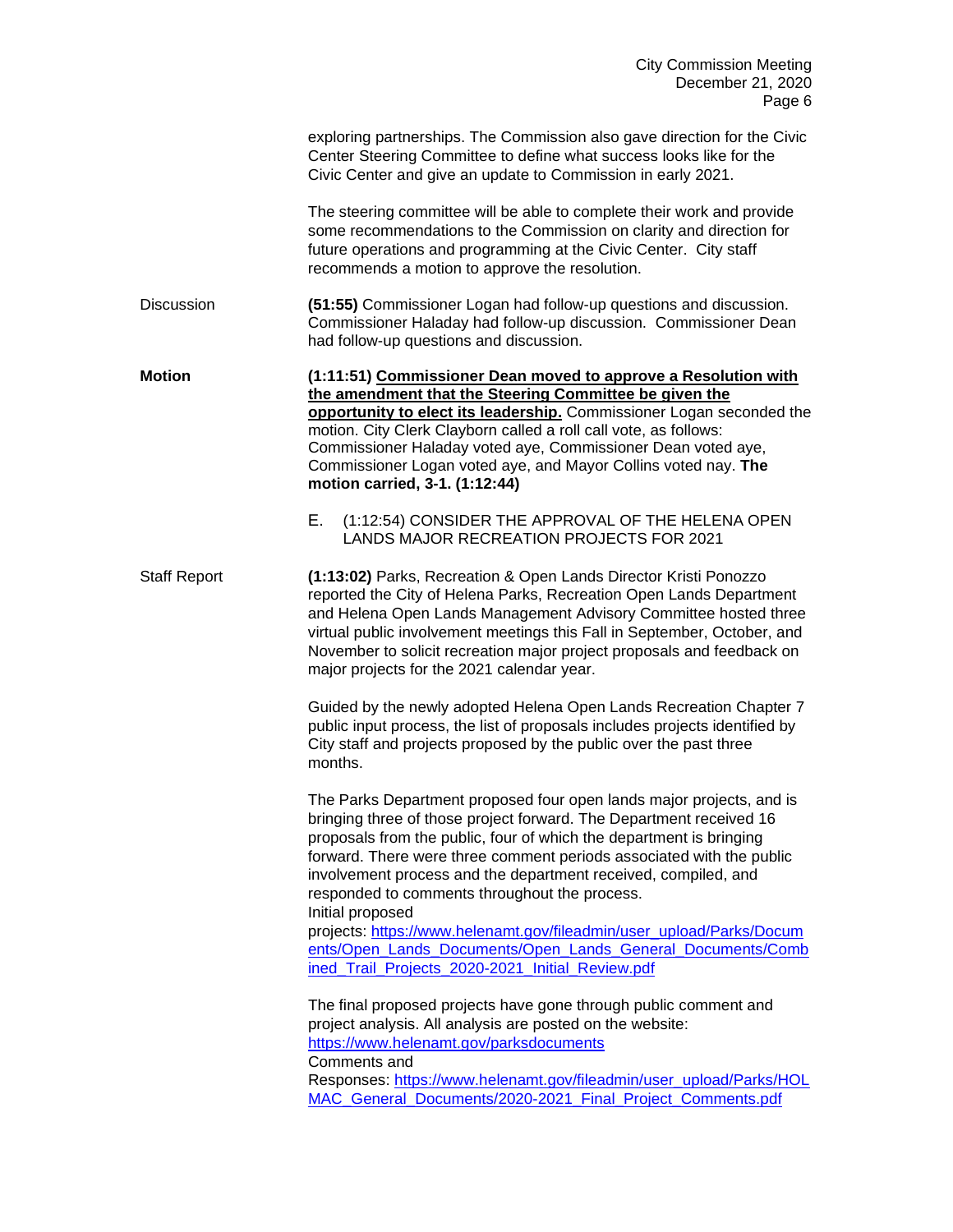The Parks Department proposes seven major projects for the upcoming year. Three of the projects are department proposals and four are proposals from the public. The proposed projects are here: [https://www.helenamt.gov/fileadmin/user\\_upload/Parks/Documents](https://www.helenamt.gov/fileadmin/user_upload/Parks/Documents/Open_Lands_Documents/Open_Lands_General_Documents/Final_Project_List_11102020.pdf) [/Open\\_Lands\\_Documents/Open\\_Lands\\_General\\_Documents/Final\\_Proj](https://www.helenamt.gov/fileadmin/user_upload/Parks/Documents/Open_Lands_Documents/Open_Lands_General_Documents/Final_Project_List_11102020.pdf) [ect\\_List\\_11102020.pdf](https://www.helenamt.gov/fileadmin/user_upload/Parks/Documents/Open_Lands_Documents/Open_Lands_General_Documents/Final_Project_List_11102020.pdf)

Additionally, the department proposes to form a working group to look at three projects proposed on the DeFord Trail in Davis Gulch: a project proposing an ADA reconstruction of the trail; a project proposing reconstruction of the Davis bike courses and access; and a city project proposing reconfiguration of parking along Davis. The working group would be composed of the three project proposers; a representative each from Helena Hikes, Helena Trails Alliance and Montana Bicycle Guild; a member of HOLMAC; and a city staff member from Community Development. The Parks Department will facilitate three meetings of the working group in January, February and March with a final recommendation from the group to the Parks Department in March. The that proposal will undergo project analysis and ultimately be brought before the Commission for final approval. Approving the major projects for 2021 will allow the Parks department to move forward on important projects for open lands access, sustainability, safety, and recreation opportunity for the community.

Staff recommends a motion to approve the Helena Open Lands Major Recreation Projects for 2021.

- Discussion **(1:15:42)** Commissioner Dean had follow-up questions and discussion. Commissioner Haladay had follow-up discussion.
- Public Comment **(1:21:33)** Mayor Collins opened the floor to public comment. No public comment was given.
- **Motion (1:21:49) Commissioner Haladay moved to approve the Helena Open Lands Major Recreation Projects for 2021.** Commissioner Dean seconded the motion. City Clerk Clayborn called a roll call vote, as follows: Commissioner Haladay voted aye, Commissioner Dean voted aye, Commissioner Logan voted aye, and Mayor Collins voted aye. **The motion carried, 4-0. (1:22:14)**
	- F. **(1:22:59)** CONSIDER A RESOLUTION OF INTENTION TO ESTABLISH FEES TO BE CHARGED FOR THE BILL ROBERTS MUNICIPAL GOLF COURSE FOR THE 2021 SEASON

Staff Report **(1:23:00)** Parks, Recreation & Open Lands Director Kristi Ponozzo reported Golf Course Fees have to be updated every year per resolution. As directed, and as is consistent with Resident Discount Fees adopted broadly for all Parks and Recreation programs last year, these fees include the Tower Club resident discount program and two other new resident discount programs; a Family Pass (pool access included); and Half Season passes with resident discounts. Tower Club as proposed would include a 10% discount on all Pro Shop soft goods.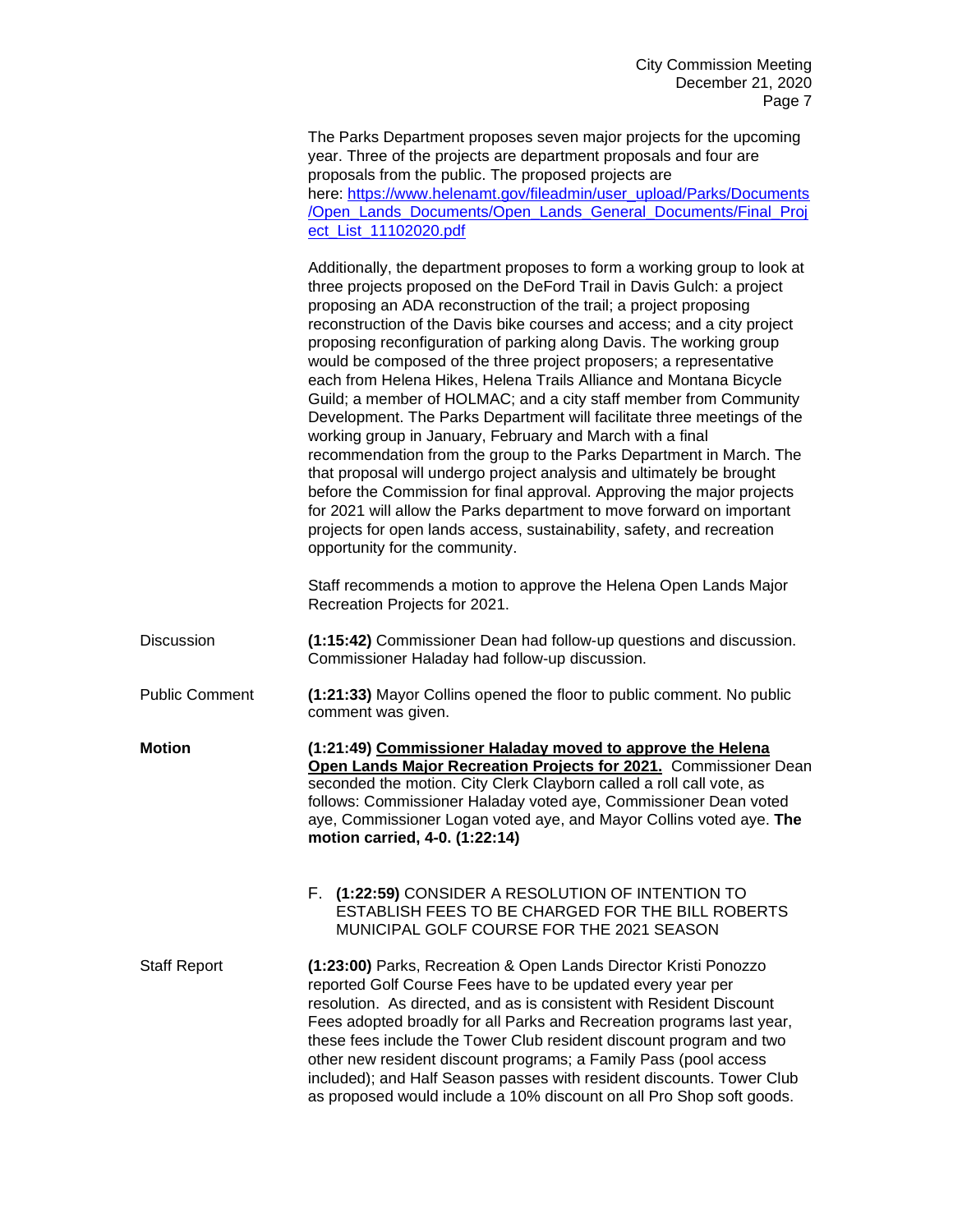|                        | All other rates across the board are in a position to remain constant for<br>2021. We saw an increase in rounds this summer. That paired with the<br>long-term effects of COVID, we've determined there is not a need, nor is<br>there market tolerance for across the board rate increases. We do<br>propose minimal increase to season passes. Passholders continue to be<br>the largest users of the facility and are paying an effective rate that is far<br>less than national averages. This yearly increase will be much more<br>palatable to the vast majority of our customers than a large increase<br>every 3-4 years. |
|------------------------|-----------------------------------------------------------------------------------------------------------------------------------------------------------------------------------------------------------------------------------------------------------------------------------------------------------------------------------------------------------------------------------------------------------------------------------------------------------------------------------------------------------------------------------------------------------------------------------------------------------------------------------|
|                        | Staff's objective is to update Golf Fees and offer new pass programs<br>including resident discounts. Golf fee increases have the potential to<br>modestly increase revenue and offer resident discounts. If passed, the<br>resolution would implement fee increases, that although modest, could<br>discourage some use of the golf course.                                                                                                                                                                                                                                                                                      |
|                        | Staff recommended a motion to approve a resolution of intention to<br>establish fees to be charged for the Bill Roberts Municipal Golf Course<br>for the 2021 season.                                                                                                                                                                                                                                                                                                                                                                                                                                                             |
| <b>Discussion</b>      | (1:24:31) Commissioner Dean had follow-up questions and discussion.                                                                                                                                                                                                                                                                                                                                                                                                                                                                                                                                                               |
| <b>Public Comment</b>  | (1:24:40) Mayor Collins opened the floor to public comment. No public<br>comment was given.                                                                                                                                                                                                                                                                                                                                                                                                                                                                                                                                       |
| <b>Motion</b>          | (1:25:55) Commissioner Logan moved to approve a Resolution of<br>Intention to establish fees to be charged for the Bill Roberts<br>Municipal Golf Course for the 2021 season.                                                                                                                                                                                                                                                                                                                                                                                                                                                     |
| Discussion             | (1:26:15) Commissioner Haladay had follow-up discussion prior to the<br>vote.                                                                                                                                                                                                                                                                                                                                                                                                                                                                                                                                                     |
| <b>Motion</b>          | (1:27:28) Commissioner Dean seconded the motion. City Clerk<br>Clayborn called a roll call vote, as follows: Commissioner Haladay voted<br>aye, Commissioner Dean voted aye, Commissioner Logan voted aye,<br>and Mayor Collins voted aye. The motion carried, 4-0. (1:27:37)                                                                                                                                                                                                                                                                                                                                                     |
| <b>Public Hearings</b> | (1:27:42)                                                                                                                                                                                                                                                                                                                                                                                                                                                                                                                                                                                                                         |
|                        |                                                                                                                                                                                                                                                                                                                                                                                                                                                                                                                                                                                                                                   |
|                        | A. CONSIDER FINAL PASSAGE OF ORDINANCE NO. 3286<br>AMENDING CHAPTER 1 OF TITLE 5 OF THE HELENA CITY<br>CODE BY REPEALING PART 3, POSSESSION OF FIREARMS<br>PROHIBITED; EXCEPTIONS, IN ITS ENTIRETY AND ADOPTING<br>5-1-3 FIREARMS AND OTHER WEAPONS; DISCHARGE; IN ITS<br>PLACE.                                                                                                                                                                                                                                                                                                                                                  |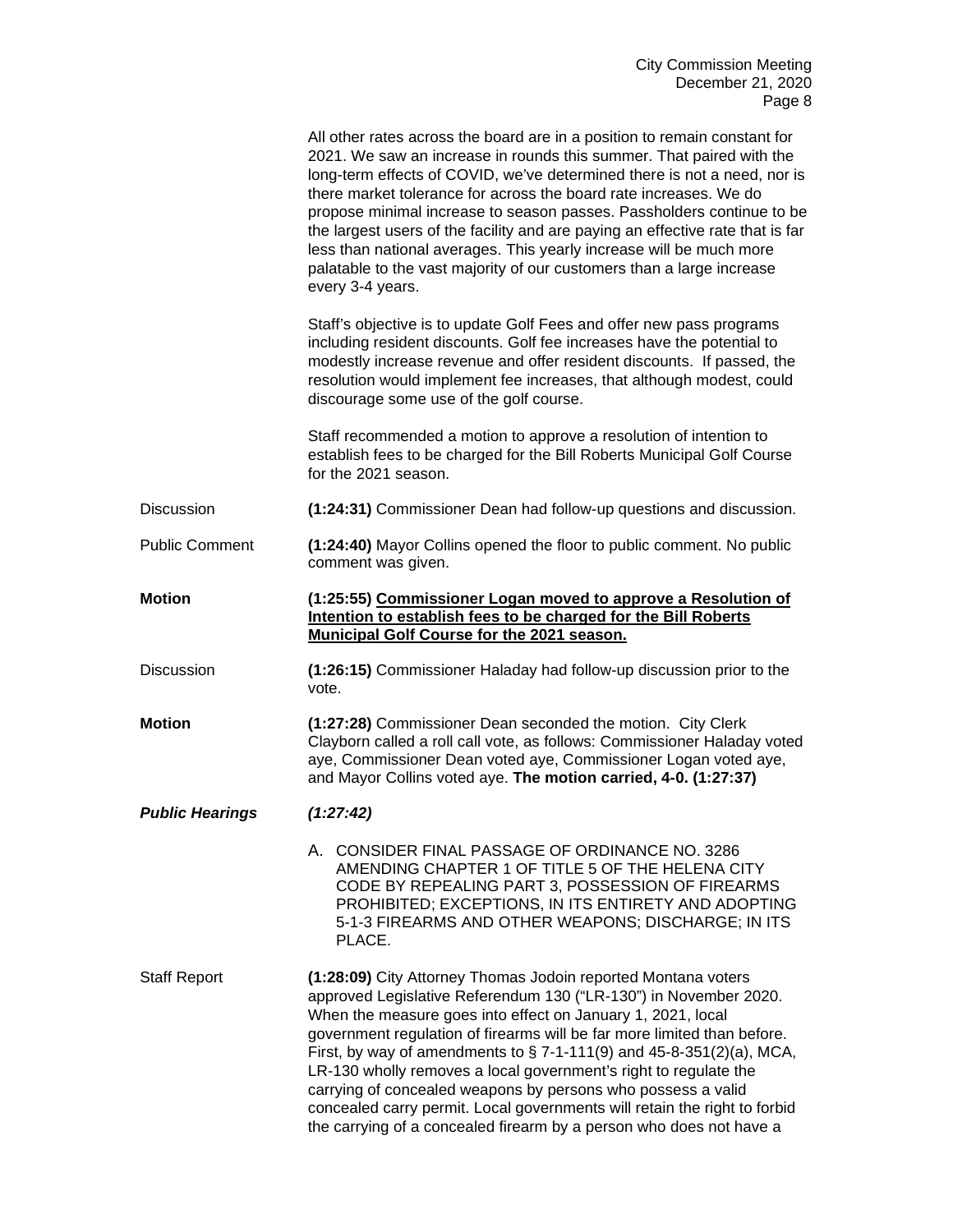permit. Second, the changes to § 45-8-351(2)(a), MCA, will limit local government regulation of open carry to publicly owned and occupied buildings under the local government's jurisdiction.

The first change is not of great concern because § 5-1-3 currently excludes from its directives those people who possess a valid concealed carry permit. However, the second change presents a problem because § 5-1-3 will conflict with the amended version of § 45-8-351, MCA. Specifically, § 5-1-3 regulates the open carrying of firearms in the following places: (1) public assemblies; (2) City of Helena parks; (3) schools; and (4) all publicly owned buildings. This broad regulation of open carry will be forbidden when LR-130 goes into effect. As a result, the City must amend § 5-1-3 to bring the ordinance into compliance with changes to the Montana Code.

This is an item of first impression before the Commission and community conversations have not occurred because the changes to § 5-1-3 are dictated by the passage of LR-130. My office has engaged with the Helena Police Department to ensure the draft ordinance is understood and can be enforced by officers. Comparisons to other cities is not applicable because the City of Helena has a unique firearms regulation. There are no specific identified costs of this ordinance other than the general time it has taken my office to review LR-130, draft an ordinance and memo, and review with HPD which is estimated to be about 10 hours of total staff time. There are no expected long-term increase in costs associated with the change in regulation because HPD was already enforcing a more restrictive regulation.

This item was presented for initial discussion at December 2, 2020 administrative meeting. First passage was December 7, 2020 and set a public hearing date for December 21, 2020.

Staff's recommendation is to amend § 5-1-3 of the Helena City Code to bring it into compliance with amended versions of § 7-1-111(9) and 45-8- 351(2)(a), MCA. The City's firearms ordinances will not conflict with changes to the Montana Code brought about by LR-130.

Staff recommended a motion to approve final passage of Ordinance No. 3286 amending Chapter 1 Of Title 5 Of The Helena City Code By Repealing Part 3, Possession Of Firearms Prohibited; Exceptions, In Its Entirety And Adopting §5-1-3 Firearms And Other Weapons; Discharge; In Its Place.

| <b>Discussion</b> | (1:30:22) Commissioner Dean had follow-up discussion. Commissioner |
|-------------------|--------------------------------------------------------------------|
|                   | Haladay had follow-up discussion and questions.                    |

Public Comment **(1:33:47)** Mayor Collins opened the floor to public comment. No public comment was given.

Discussion **(1:34:04)** Commissioner Dean had follow-up discussion. Commissioner Haladay had follow-up discussion and questions.

> **(1:35:08)** Commissioner Haladay discussed that his preference would be to table this item until there is more specific information with regards to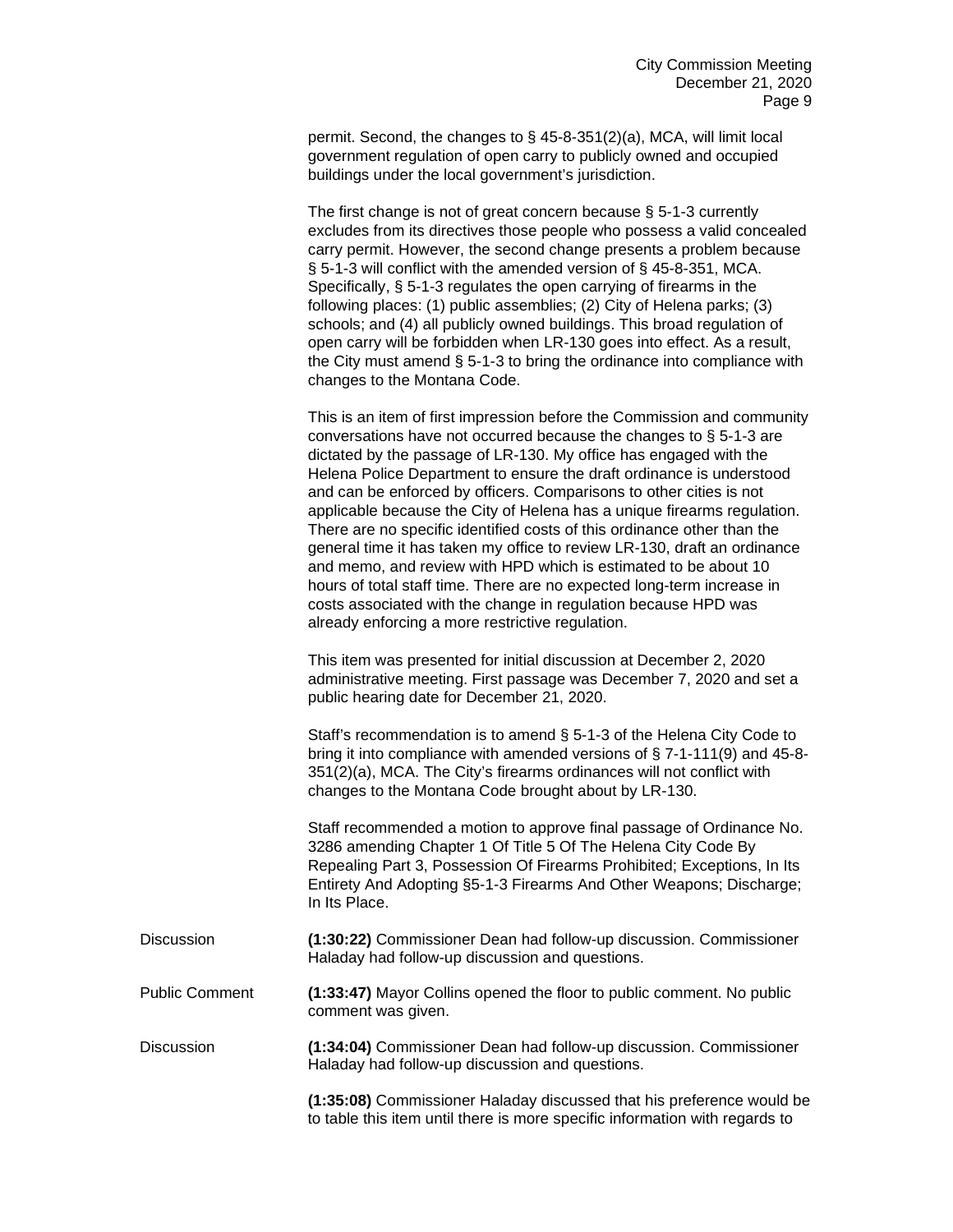|                       | the law. Commissioner Dean asked for Manager Harlow-Schalks<br>recommendations. Commissioner Logan had follow-up questions.                                                                                                                                                                                                                                                                                                                                                                                                                                                                                                                                                                                     |
|-----------------------|-----------------------------------------------------------------------------------------------------------------------------------------------------------------------------------------------------------------------------------------------------------------------------------------------------------------------------------------------------------------------------------------------------------------------------------------------------------------------------------------------------------------------------------------------------------------------------------------------------------------------------------------------------------------------------------------------------------------|
| <b>Public Comment</b> | (1:44:28) Mayor Collins opened the floor to public comment. No public<br>comment was given.                                                                                                                                                                                                                                                                                                                                                                                                                                                                                                                                                                                                                     |
| <b>Discussion</b>     | (1:44:39) Commissioner Dean had follow-up discussion and questions to<br>Manager Harlow-Schalk and City Attorney Jodoin.                                                                                                                                                                                                                                                                                                                                                                                                                                                                                                                                                                                        |
| <b>Motion</b>         | (1:45:48) Commissioner Dean moved to table, until the January 11,<br>2021 Commission Meeting.                                                                                                                                                                                                                                                                                                                                                                                                                                                                                                                                                                                                                   |
| <b>Public Comment</b> | (1:46:13) Mayor Collins opened the floor to public comment. No public<br>comment was given.                                                                                                                                                                                                                                                                                                                                                                                                                                                                                                                                                                                                                     |
| <b>Motion</b>         | (1:46:38) Commissioner Dean moved to table until the January 11.<br>2021 Commission Meeting. Commissioner Haladay seconded the<br>motion. City Clerk Clayborn called a roll call vote, as follows:<br>Commissioner Haladay voted aye, Commissioner Dean voted aye,<br>Commissioner Logan voted aye, and Mayor Collins voted nay. The<br>motion carried, 3-1. (1:47:06)<br>B. (1:47:14) CONSIDER A RESOLUTION ESTABLISHING FEES TO<br>BE CHARGED FOR SERVICES AND PROGRAMS OF THE CITY                                                                                                                                                                                                                           |
|                       | OF HELENA AND USE OF CITY FACILITIES TO BE KNOWN AS<br>THE BOOK OF FEES AND CHARGES AND REPEAL ALL<br>PREVIOUS RESOLUTIONS ADOPTING OR ESTABLISHING<br>FEES.                                                                                                                                                                                                                                                                                                                                                                                                                                                                                                                                                    |
| <b>Staff Report</b>   | (1:47:33) Sheila Danielson, Finance Director and Chris Couey, Budget<br>Analyst reported The City of Helena has been working on amending<br>ordinances to remove the fee amounts to consolidate into one place for<br>ease of access, for City employees and the Public. Ordinance #3177-<br>Fee establishment Procedures and Resolution 20003. The process of<br>updating new and increasing fees currently happens many times<br>throughout the year amending many different resolutions and<br>ordinances.                                                                                                                                                                                                   |
|                       | The City Commission approved a Resolution of Intention to establish the<br>"Book of Fees and Charges" on November 23, 2020 and set a public<br>hearing for December 21, 2020.                                                                                                                                                                                                                                                                                                                                                                                                                                                                                                                                   |
|                       | Staff's proposal is to consolidate Fees into the Book of Fees and<br>Charges and have a central location to find all City Fees. These are<br>reflected in Exhibit A with Appendix A. The advantage is to consolidate<br>when fees are presented and adopted, increase revenue flow and to<br>have all fees easily accessible to the public. Adoption of errors within<br>fees as written are possible with the use of a consolidated Book<br>especially since the city's accounting system does not provide sufficient<br>reporting that removes hand entry of information. Human error coupled<br>with a lack of agility to address changes in fees create a vulnerability to<br>fee charges in the community. |
|                       | Staff recommends introducing a motion that tables the Book of Fees at<br>this time.                                                                                                                                                                                                                                                                                                                                                                                                                                                                                                                                                                                                                             |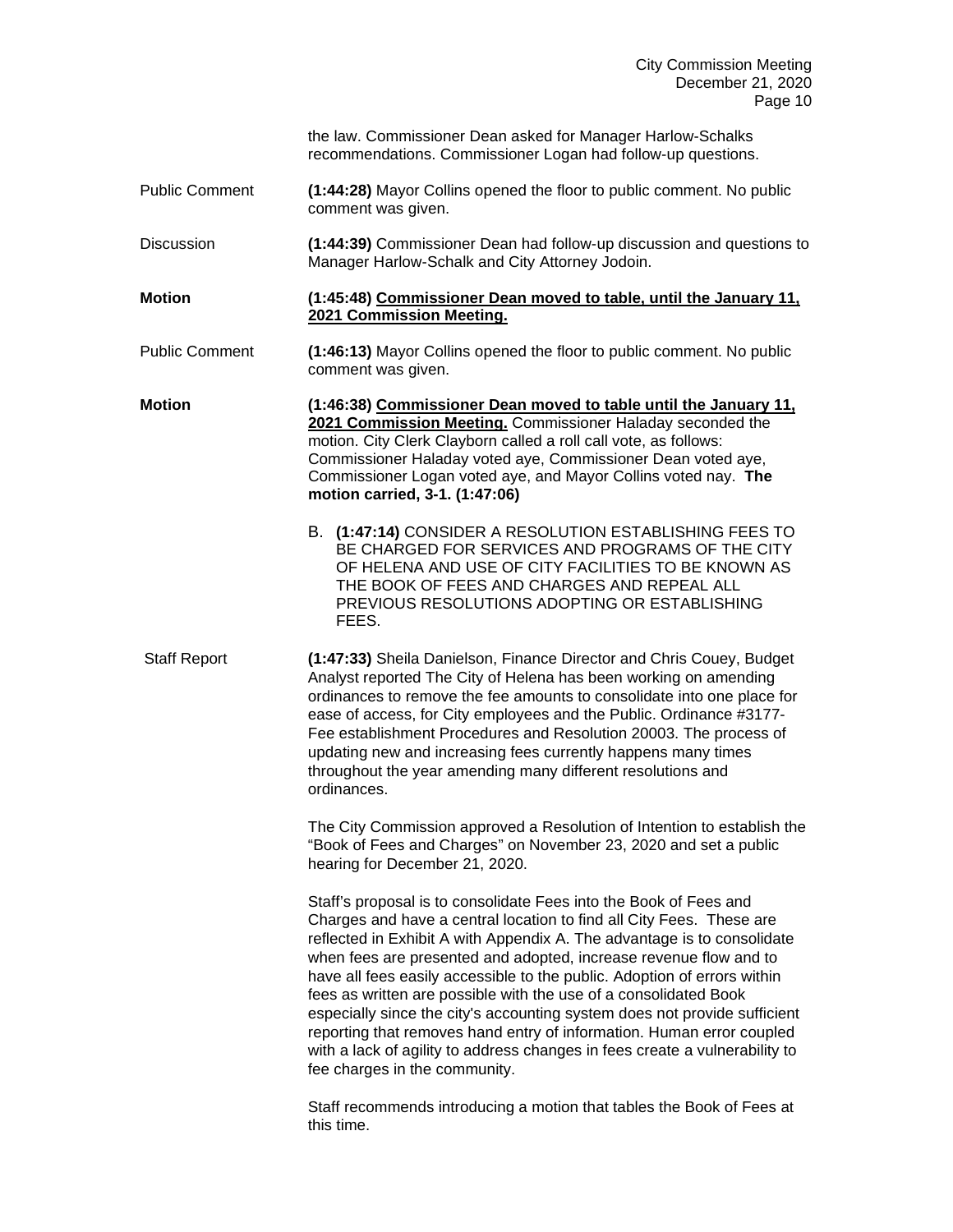Discussion **(1:49:22)** No comments or questions from the Commission.

Public Comment **(1:49:28)** Mayor Collins opened the floor to public comment. No public comment was given.

**Motion (1:49:44) Commissioner Dean moved to table a Resolution establishing fees to be charged for services and programs of the City of Helena and use of city facilities to be known as the Book of Fees and Charges and repeal all previous resolutions adopting or establishing fees..** Commissioner Haladay seconded the motion. City Clerk Clayborn called a roll call vote, as follows: Commissioner Haladay voted aye, Commissioner Dean voted aye, Commissioner Logan voted aye, and Mayor Collins voted aye. **The motion carried, 4-0. (1:50:08)**

> C. **(1:50:14)** CONSIDER A RESOLUTION AMENDING THE REVISED FISCAL YEAR 2021 BUDGET FOR THE CITY OF HELENA, MONTANA BY AMENDING RESOLUTION NO. 20609 AND TRANSFERRING \$299,627.38 (AS OF 11/10/2020) FROM THE COMMUNITY RENEWAL FUND TO THE AFFORDABLE HOUSING TRUST FUND.

Staff Report **(1:50:41)** Budget Analyst Chris Couey reported on the November 9, 2020 the City Commission approved the creation of an Affordable Housing Trust fund. The City Commission has expressed interest in transferring the proceeds from the sale of the property commonly referred to as "the old bus depot" and KCAP Park from the Community Renewal fund to the newly created Affordable Housing Trust fund.

> These proceeds were received by the city in fiscal year 2020 and as such are currently in the fund reserve (fund balance). Increasing appropriations from reserves to complete this transfer requires a resolution amendment to the fiscal year budget as this transfer is not a designated use of the Community Renewal fund reserves. On November 23, 2020 the City Commission approved a Resolution of Intention to amend the fiscal year 2021 budget for the city of Helena, Montana by amending resolution no. 20609 to include appropriations for \$299,627.38 (as of November 10, 2020) and set a public hearing date for December 21, 2020.

Staff's objective is to receive public input and consider a resolution amending the revised Fiscal Year 2021 budget for the city of Helena, Montana by amending Resolution No. 20609 and transferring \$299,627.38 (as of November 10, 2020) from the Community Renewal Fund to the Affordable Housing Trust Fund.

This transfer provides the newly created Affordable Housing Trust Fund with initial funding without affecting any other currently scheduled purchases or projects. Transferring the reserves of this fund in full, coupled with the language for funding the Affordable Housing Trust Fund in the future through the sale of City property, will effectively eliminate the Community Renewal Fund. Currently, the Community Renewal Fund receives all or a portion of the sale of City properties that are not of enterprise fund origin or lack a clear lineage of ownership by any department. These guidelines were developed by city staff and relayed to the Commission but never adopted as an official City policy such as the Employee Handbook had been done. Without any officiality to those